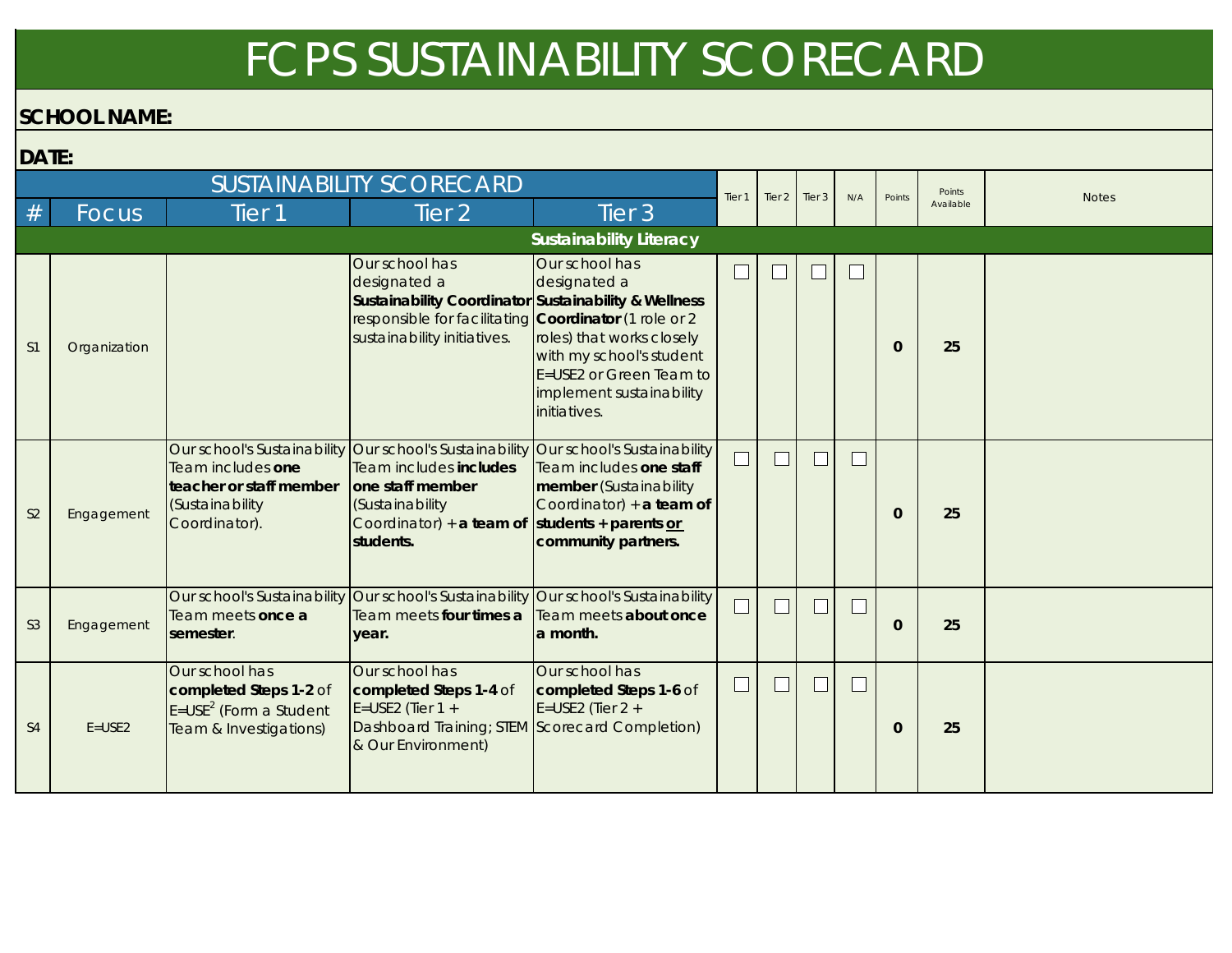|                |                                              |                                                                                                                                                                                                            | <b>SUSTAINABILITY SCORECARD</b>                                                                                                                                     |                                                                                                                                                                                                                                                   | Tier <sub>1</sub> | Tier 2 | Tier 3        | N/A    | Points       | Points    | <b>Notes</b> |
|----------------|----------------------------------------------|------------------------------------------------------------------------------------------------------------------------------------------------------------------------------------------------------------|---------------------------------------------------------------------------------------------------------------------------------------------------------------------|---------------------------------------------------------------------------------------------------------------------------------------------------------------------------------------------------------------------------------------------------|-------------------|--------|---------------|--------|--------------|-----------|--------------|
| #              | Focus                                        | Tier <sub>1</sub>                                                                                                                                                                                          | Tier <sub>2</sub>                                                                                                                                                   | Tier <sub>3</sub>                                                                                                                                                                                                                                 |                   |        |               |        |              | Available |              |
| S <sub>5</sub> | Custodial<br>Engagement                      | Our custodian is not an<br>active participant in our<br>school sustainability<br>initiatives (recycling,<br>energy efficiency), but<br>supports student<br>involvement.                                    | Our custodial staff is<br>engaged in either<br>recycling or energy<br>efficiency (lights)<br>initiatives.                                                           | Our custodial staff is<br>engaged in and<br>supportive of our<br>sustainability initiatives,<br>including recycling and<br>energy efficiency (lights).                                                                                            | $\sqcup$          |        | $\mathcal{L}$ | $\Box$ | $\Omega$     | 25        |              |
| S <sub>6</sub> | Aquaponics                                   |                                                                                                                                                                                                            | Our school has worked<br>with local partners (i.e.<br>Food Chain, KSU, etc) to<br>learn about the benefits<br>of aquaponics.                                        | Our school has a<br>classroom aquaponics<br>system.                                                                                                                                                                                               |                   |        |               | $\Box$ | $\Omega$     | 25        |              |
| S7             |                                              | Communication about<br>student-driven<br>sustainability & wellness<br>initiatives is limited to<br>Sustainability Coordinator shared with staff and<br>Communication and student Green Team. student body. | Communication about<br>student-driven<br>sustainability & wellness<br>initiatives is periodically                                                                   | Communication about<br>student-driven<br>sustainability & wellness<br>initiatives is periodically<br>shared with the entire<br>school community<br>$(students + staff +$<br>parents) through<br>newsletters, social media,<br>announcements, etc. | ⊔                 |        | $\mathcal{L}$ | $\Box$ | $\mathbf{0}$ | 25        |              |
| S <sub>8</sub> | Faculty & Staff                              | Our school provides<br>sustainability tips and<br>suggestions in staff e-<br>mails or newsletters.                                                                                                         | Our school has met Tier 1<br>criteria + invited<br><b>Bluegrass Greensource</b><br>OR FCPS Sustainability &<br>Wellness to briefly present<br>at a faculty meeting. | Our school meets Tier 1<br>criteria + invited<br><b>Bluegrass Greensource</b><br><b>AND FCPS Sustainability &amp;</b><br>Wellness to briefly present<br>at a faculty meeting                                                                      |                   |        |               | $\Box$ | $\mathbf{0}$ | 25        |              |
| S <sub>9</sub> | Sustainability &<br><b>Wellness Training</b> | Our school's Sustainability Our school was<br>Coordinator was aware<br>of the fall Sustainability &<br><b>Wellness Coordinator</b><br>Training but was unable<br>to attend.                                | represented by one<br>faculty/staff member at<br>the fall Sustainability &<br>Wellness Training.                                                                    | Our school meets Tier 2<br>criteria + representative<br>shared training data &<br>information with faculty<br>and staff.                                                                                                                          | ⊔                 |        |               | $\Box$ | $\Omega$     | 25        |              |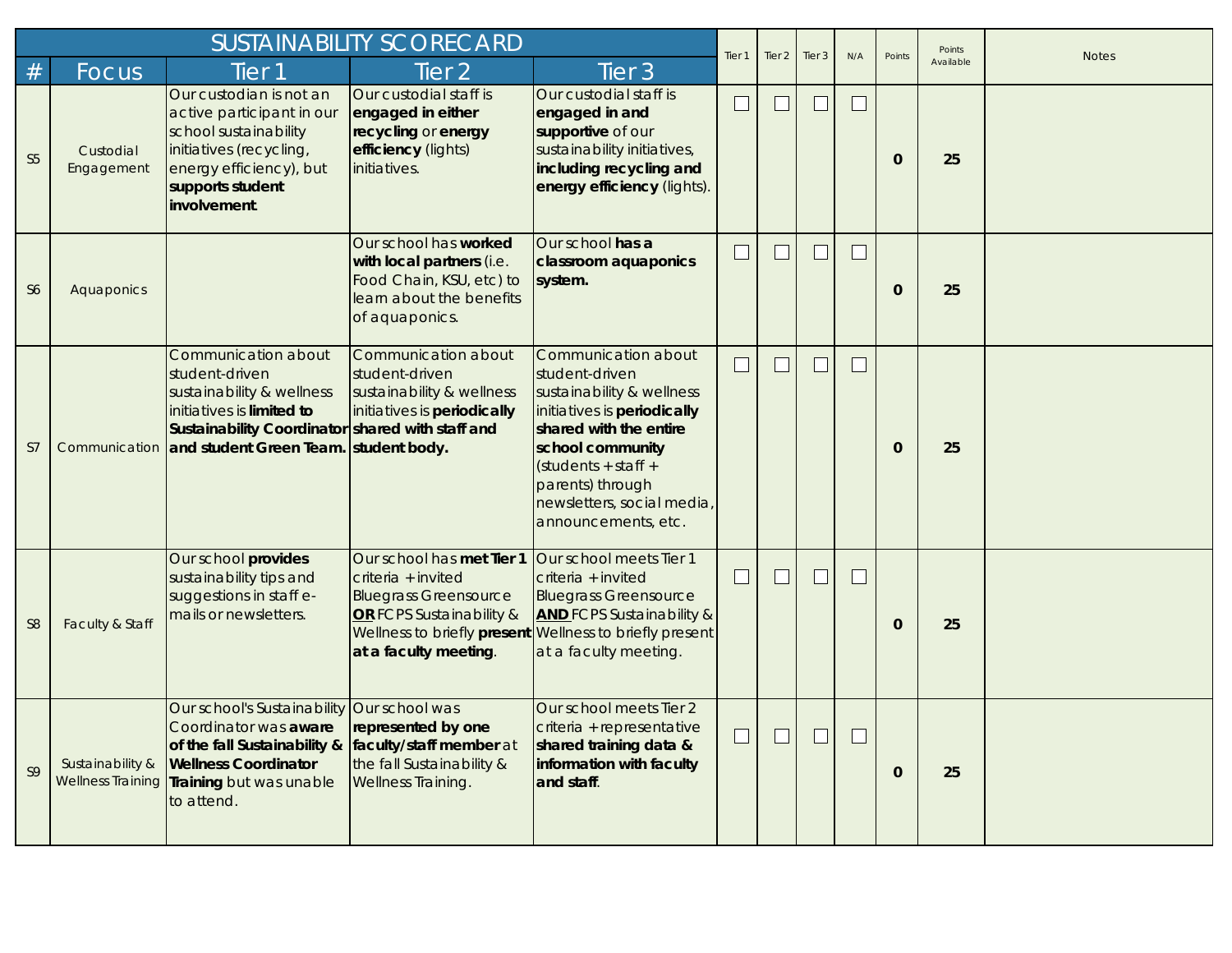|                 | <b>SUSTAINABILITY SCORECARD</b>    |                                                                                                                                                                     |                                                                                                                                                                                                   |                                                                                                                                                                                                                                                                                           |                   |                   | Tier 3 | N/A    | Points       | Points    | <b>Notes</b> |
|-----------------|------------------------------------|---------------------------------------------------------------------------------------------------------------------------------------------------------------------|---------------------------------------------------------------------------------------------------------------------------------------------------------------------------------------------------|-------------------------------------------------------------------------------------------------------------------------------------------------------------------------------------------------------------------------------------------------------------------------------------------|-------------------|-------------------|--------|--------|--------------|-----------|--------------|
| #               | <b>Focus</b>                       | Tier <sub>1</sub>                                                                                                                                                   | Tier <sub>2</sub>                                                                                                                                                                                 | Tier <sub>3</sub>                                                                                                                                                                                                                                                                         | Tier <sub>1</sub> | Tier <sub>2</sub> |        |        |              | Available |              |
|                 | S10 Living Lab Teams               |                                                                                                                                                                     |                                                                                                                                                                                                   | Our school facilitates a<br>student Design 101,<br>Renovation 101 or Living<br>Lab Team (if under<br>design, renovation or<br>new build).                                                                                                                                                 |                   |                   |        | $\Box$ | $\Omega$     | 25        |              |
| S11             | Earth Day                          | Our school raises<br>awareness about Earth<br>Day/Earth Week each<br>April (i.e.<br>announcements,<br>newsletter blurb,<br>classroom feature etc).                  | Our school raises<br>$a$ wareness + participates<br>in district wide Earth Day<br><b>Poster initiative Earth</b><br>Day/Earth Week each<br>April.                                                 | Our school meets Tier 2<br>$criteria + celebrates$<br>Earth Day/Earth Week<br>through additional<br>awareness or projects<br>(Earth Hour, litter<br>cleanup, community<br>outreach, e-recycling<br>etc).                                                                                  | $\Box$            |                   | $\Box$ | $\Box$ | $\Omega$     | 25        |              |
| S12             | Sustainability &<br>Wellness       | Our school incorporates<br>sustainability or wellness<br>into our annual Fall<br>Carnival, Back to School<br>Night, Title 1 Event or<br>other campus-wide<br>event. | Our school incorporates<br>sustainability or wellness<br>into a school-wide event<br>during the school day<br>(i.e. Arts & Science Day,<br><b>Engineering Day, Science</b><br>Day etc)            | Our school hosts a<br>Sustainability Carnival or<br>Fair and invites parents or<br>community partners.                                                                                                                                                                                    | $\sqcup$          | $\Box$            | $\Box$ | $\Box$ | $\mathbf{0}$ | 25        |              |
| S <sub>13</sub> | <b>Green Building</b><br>Dashboard | Our E=USE2 Team<br>received Green Building<br><b>Dashboard training</b><br>during Step 3 of E=USE2                                                                  | Our school incorporates<br>the STEM and<br>sustainability content on<br>the FCPS Green Building<br>Dashboard in classroom<br>instruction at least once<br>per week in at least two<br>classrooms. | Our school incorporates<br>the STEM and<br>sustainability content on<br>the FCPS Green Building<br>Dashboard in classroom<br>instruction through<br>weekly tracking and<br>alerting FCPS of energy<br>usage anomalies (i.e.<br>high energy spikes,<br>sustained high energy<br>peaks etc) |                   |                   | H      | $\Box$ | $\mathbf{0}$ | 25        |              |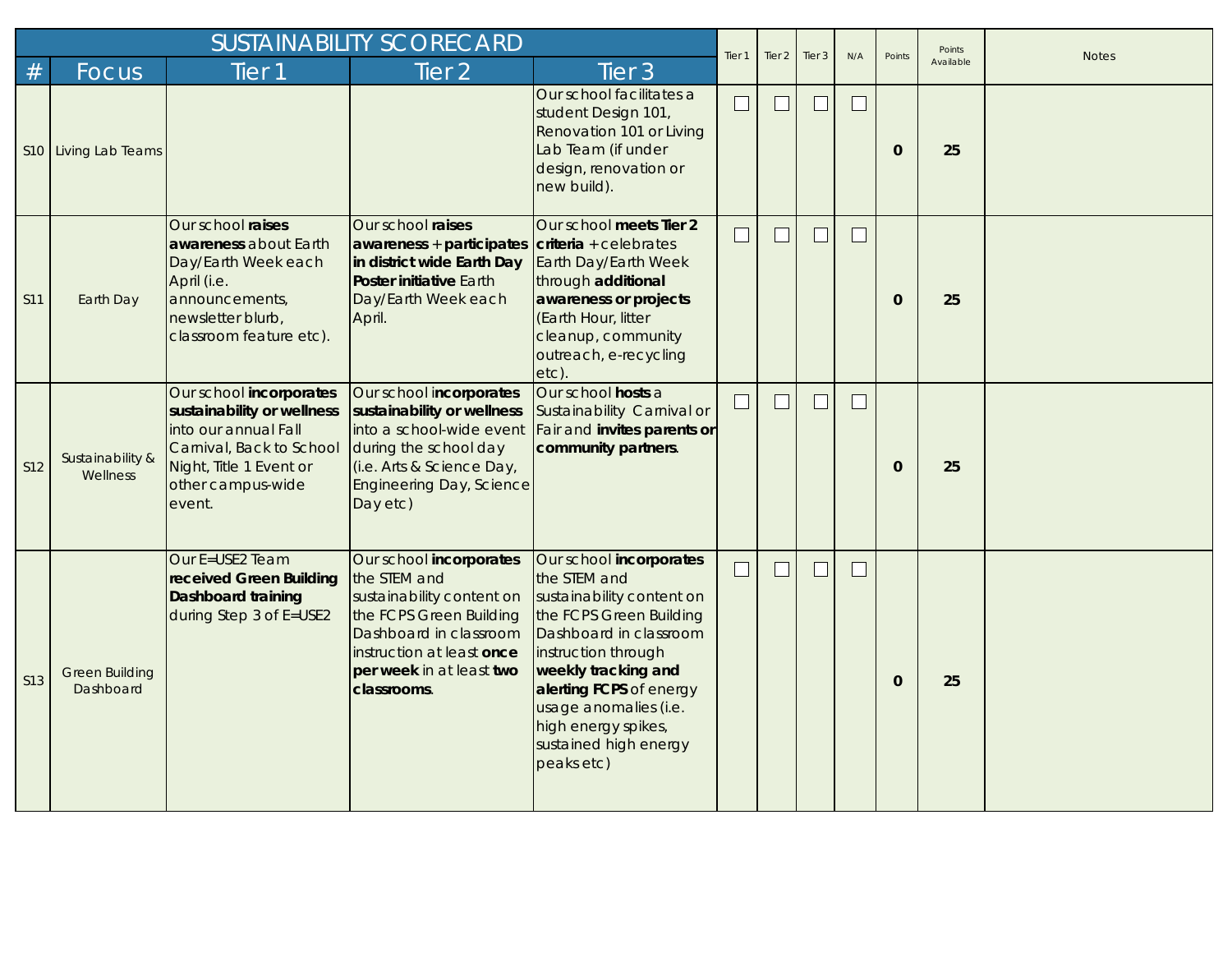|                 |                                                                         |                                                                                                                                                                                 | <b>SUSTAINABILITY SCORECARD</b>                                                                                                                                                                |                                                                                                                                                                                                      | Tier <sub>1</sub> | Tier <sub>2</sub>        | Tier 3 | N/A    | Points       | Points    | <b>Notes</b> |
|-----------------|-------------------------------------------------------------------------|---------------------------------------------------------------------------------------------------------------------------------------------------------------------------------|------------------------------------------------------------------------------------------------------------------------------------------------------------------------------------------------|------------------------------------------------------------------------------------------------------------------------------------------------------------------------------------------------------|-------------------|--------------------------|--------|--------|--------------|-----------|--------------|
| #               | Focus                                                                   | Tier <sub>1</sub>                                                                                                                                                               | Tier <sub>2</sub>                                                                                                                                                                              | Tier <sub>3</sub>                                                                                                                                                                                    |                   |                          |        |        |              | Available |              |
| S14             | <b>Bluegrass Youth</b><br>Sustainability<br>Council                     | Our school has raised<br>awareness among<br>students about the<br><b>Bluegrass Youth</b><br>Sustainability Council and at least two students.<br>recruited members to<br>serve. | Our high school is<br>represented on the<br><b>Bluegrass Youth</b><br><b>Sustainability Council by</b>                                                                                         | Our high school is<br>represented on the<br><b>Bluegrass Youth</b><br>Sustainability Council by<br>three or more students.                                                                           | $\Box$            |                          | $\Box$ | $\Box$ | $\mathbf{0}$ | 25        |              |
| <b>S15</b>      | Farm to School                                                          | least one Farm to School<br>lesson on the<br>environmental, human<br>health or economic<br>benefits of local food.                                                              | Our school has hosted at Our school has hosted all Our school incorporates<br>three Farm to School<br>lessons on the<br>environmental, human<br>health and economic<br>benefits of local food. | Farm to School principles<br>(benefits of local food)<br>into our curriculum.                                                                                                                        | $\Box$            | $\Box$                   | $\Box$ | $\Box$ | $\Omega$     | 25        |              |
| S <sub>16</sub> | <b>KY National</b><br><b>Energy Education</b><br>Development<br>Project | Our school utilizes<br><b>National Energy</b><br>Education Development Education Development<br>Project kits for classroom<br>instruction.                                      | Our school participated<br>in the KY National Energy<br>project Youth Awards for<br>Achievement.                                                                                               | Our school has been<br>recognized as an award<br>winner in the National<br><b>Energy Education</b><br>Development project<br>Youth Awards for Energy<br>Achievement program in<br>the last 10 years. | $\Box$            |                          |        | $\Box$ | $\Omega$     | 25        |              |
| S17             | Key Green &<br><b>Healthy Schools</b>                                   | Our school participates in Our school is a KGHS<br>the KGHS program and<br>has completed at least<br>one category.                                                              | School in Progress and<br>has completed at least 3<br>categories.                                                                                                                              | Our school is a KY Green<br>& Healthy School<br>(completed all 9<br>categories).                                                                                                                     | $\sqcup$          | $\overline{\phantom{a}}$ | $\Box$ | $\Box$ | $\mathbf{0}$ | 25        |              |
| <b>S18</b>      | Outdoor<br>Classroom                                                    | Our school has at least<br>one component of an<br>outdoor classroom<br>(garden, arboretum,<br>natural area).                                                                    | Our school has an<br>outdoor classroom that is<br>incorporated into the<br>curriculum.                                                                                                         | Our school's outdoor<br>classroom is incorporated<br>into instruction at most<br>grade levels or<br>disciplines.                                                                                     | $\sqcup$          | $\Box$                   | $\Box$ | $\Box$ | $\mathbf 0$  | 25        |              |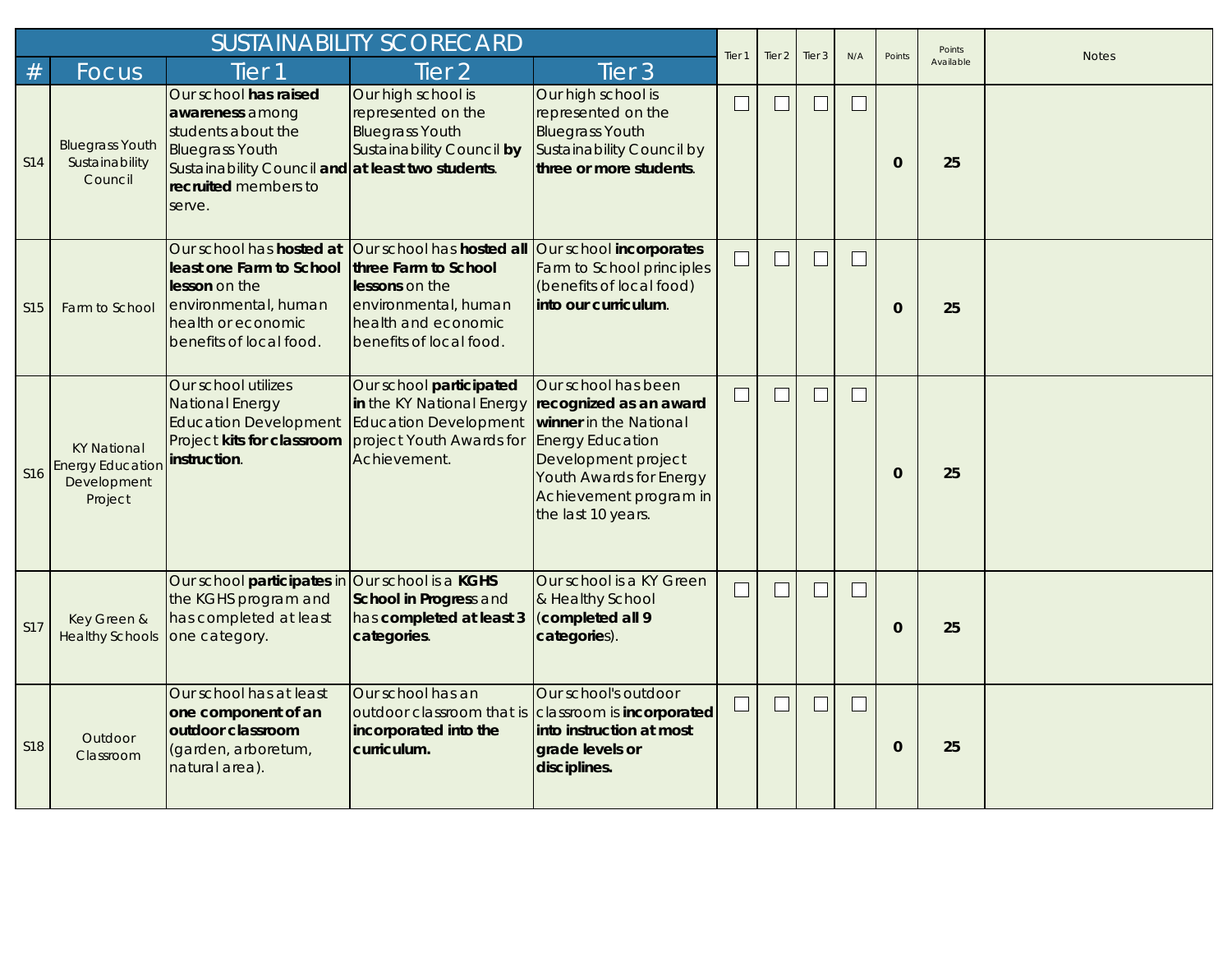|            | <b>SUSTAINABILITY SCORECARD</b>         |                                                                                                                                                                                                                                                                |                                                                                                                                                                                                                                |                                                                                                                                                                                                           |                   | Tier 2 | Tier 3 | N/A    | Points       | Points    | <b>Notes</b> |
|------------|-----------------------------------------|----------------------------------------------------------------------------------------------------------------------------------------------------------------------------------------------------------------------------------------------------------------|--------------------------------------------------------------------------------------------------------------------------------------------------------------------------------------------------------------------------------|-----------------------------------------------------------------------------------------------------------------------------------------------------------------------------------------------------------|-------------------|--------|--------|--------|--------------|-----------|--------------|
| $\#$       | Focus                                   | Tier 1                                                                                                                                                                                                                                                         | Tier <sub>2</sub>                                                                                                                                                                                                              | Tier <sub>3</sub>                                                                                                                                                                                         | Tier <sub>1</sub> |        |        |        |              | Available |              |
| S19        | National<br>Sustainability<br>Challenge |                                                                                                                                                                                                                                                                | Our school participates in Our school earned<br>a national sustainability<br>or Wellness competition<br>(Lexus Eco Challenge,<br>Green Cup Challenge,<br><b>Game On Wellness</b><br>Challenge, Green Thumb<br>Challenge, etc.) | national recognition for<br>participation in a<br>sustainability or Wellness<br>competition.                                                                                                              | $\Box$            |        | $\Box$ | $\Box$ | $\mathbf{0}$ | 25        |              |
| <b>S20</b> | Local<br>Partnerships                   | Our school informally<br>partners with the local<br>community, including<br>post-secondary<br>institutions, NGOs, non-<br>profit organizations or<br>other entities, to work<br>together to advance<br>sustainability and<br>wellness within the<br>community. | Our school was<br>recognized as a<br>LiveGreenLexington<br><b>Water Partner, Energy</b><br><b>Partner or Recycling</b><br>Partner last spring.                                                                                 | Our school was<br>recognized as a<br>LiveGreenLexington<br><b>Water Partner, Energy</b><br><b>Partner and Recycling</b><br>Partner last spring.                                                           |                   |        |        | $\Box$ | $\mathbf 0$  | 25        |              |
| S21        | Adopt-A-Tree                            | Our school partnered<br>with University of KY<br><b>Urban Forest Initiative to</b><br>learn about the value of<br>trees through the Adopt-<br>A-Tree program.                                                                                                  | Our school has measured<br>the ecological,<br>economic, social and<br>aesthetic value of at<br>least one tree on our<br>campus through the<br>Adopt-A-Tree program.                                                            | Our school has worked<br>with FCPS Grounds to<br>increase our campus<br>tree canopy by correctly<br>planting an approved<br>tree and providing<br>adequate tree care +<br>water and mulch<br>maintenance. | $\sqcup$          |        | $\Box$ | $\Box$ | $\mathbf 0$  | 25        |              |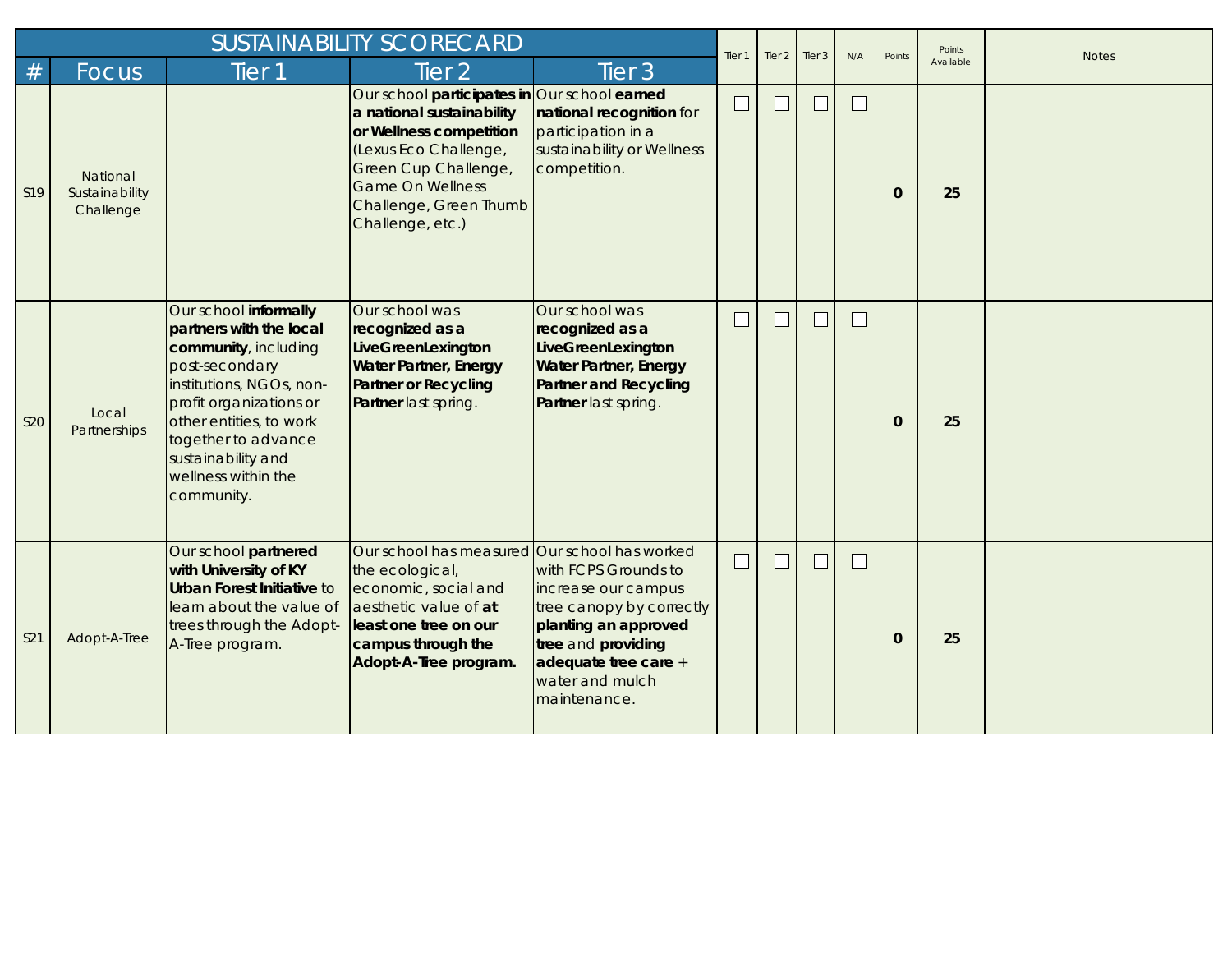|                |                                                  |                                                                                                                                                                          | <b>SUSTAINABILITY SCORECARD</b>                                                                                                                                                                                                              |                                                                                                                                | Tier <sub>1</sub> | Tier 2 | Tier 3 | N/A    | Points       | Points    | <b>Notes</b> |
|----------------|--------------------------------------------------|--------------------------------------------------------------------------------------------------------------------------------------------------------------------------|----------------------------------------------------------------------------------------------------------------------------------------------------------------------------------------------------------------------------------------------|--------------------------------------------------------------------------------------------------------------------------------|-------------------|--------|--------|--------|--------------|-----------|--------------|
| #              | Focus                                            | Tier 1                                                                                                                                                                   | Tier <sub>2</sub>                                                                                                                                                                                                                            | Tier <sub>3</sub>                                                                                                              |                   |        |        |        |              | Available |              |
|                |                                                  |                                                                                                                                                                          |                                                                                                                                                                                                                                              | <b>Student Wellness</b>                                                                                                        |                   |        |        |        |              |           |              |
| W1             | <b>Water First</b>                               | Our school incorporates<br>the benefits of drinking<br>water into the curriculum<br>(Health, PE, Family<br>Consumer Science etc).                                        | Our school meets Tier 1<br>$criterion + allows$<br>unrestricted access to<br>water by either allowing<br>students to keep water<br>bottles at their desk or<br>allowing open water<br>breaks.                                                | Our school meets Tier 2<br>criteria + replaces soft<br>drinks with water at<br>schoolwide celebrations.                        |                   |        | $\Box$ | $\Box$ | $\mathbf 0$  | 25        |              |
| W <sub>2</sub> | Schooldwide<br>Snack or<br>Celebration<br>Policy | Our school has adopted<br>an SBDM or PTA-<br>or healthy celebration<br>policy.                                                                                           | Our school has adopted<br>an SBDM or PTA-<br>approved healthy snack approved healthy snack and healthy celebration<br>and healthy celebration<br>policy.                                                                                     | Our school strictly<br>enforces a healthy snack<br>policy.                                                                     |                   |        | $\Box$ | $\Box$ | $\mathbf 0$  | 25        |              |
|                |                                                  | Our school monitors the<br>use of VOCs (volatile<br>organic compounds) in<br>W3 Indoor Air Quality our classrooms (i.e. room<br>fresheners, candles,<br>fragrances etc). | Our school meets Tier 1<br>criteria $+$ is aware of<br><b>EPA's Indoor Air Quality</b><br>Tools for Schools kit.                                                                                                                             | Our school meets Tier 2<br>criteria + implements at<br>least one EPA Indoor Air<br>Quality Tools for Schools<br>kit checklist. |                   |        |        | $\Box$ | $\mathbf 0$  | 25        |              |
| W4             | Online Safety                                    | Our school has raised<br>awareness about online<br>safety, cyber bullying<br>and cyber security                                                                          |                                                                                                                                                                                                                                              |                                                                                                                                |                   |        |        | $\Box$ | $\mathbf 0$  | 25        |              |
| W <sub>5</sub> | Playground<br>Inspection                         | conducts playground<br>inspections at least once<br>a semester for bare<br>mulch, equipment<br>condition and potential<br>hazards.                                       | Our school custodial staff Our school custodial staff Our school conducts<br>conducts routine weekly<br>playground inspections<br>at least twice a month for for bare mulch,<br>bare mulch, equipment<br>condition and potential<br>hazards. | routine weekly<br>playground inspections<br>equipment condition<br>and potential hazards.                                      |                   |        | $\Box$ | $\Box$ | $\mathbf 0$  | 25        |              |
| W <sub>6</sub> | <b>Recess Policy</b>                             | Our school has daily,<br>unstructured recess time<br>set aside each day.                                                                                                 | Our school meets Tier 1<br>$criteria + does not revoke/criteria + is committed to$<br>recess as a means of<br>academic or behavioral<br>intervention.                                                                                        | Our school meets Tier 2<br>providing at least 30-<br>minutes of recess for<br>each student daily.                              |                   |        | $\Box$ | $\Box$ | $\mathbf{0}$ | 25        |              |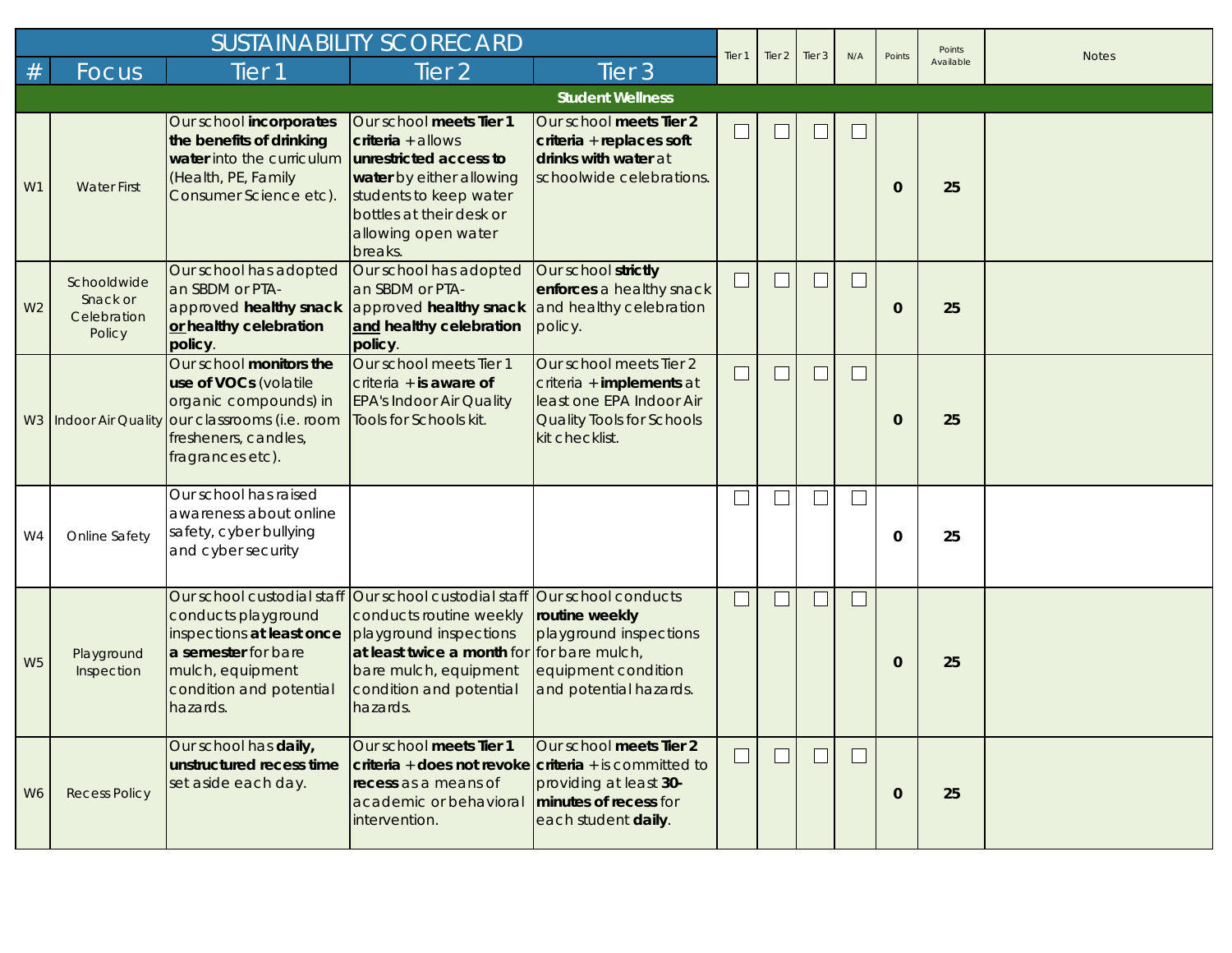|     |                                             |                                                                                                                                                                              | Tier <sub>1</sub>                                                                                                                                                                  | Tier <sub>2</sub>                                                                                                                   | Tier 3                   | N/A    | Points                      | Points         | <b>Notes</b> |           |  |
|-----|---------------------------------------------|------------------------------------------------------------------------------------------------------------------------------------------------------------------------------|------------------------------------------------------------------------------------------------------------------------------------------------------------------------------------|-------------------------------------------------------------------------------------------------------------------------------------|--------------------------|--------|-----------------------------|----------------|--------------|-----------|--|
| #   | Focus                                       | Tier 1                                                                                                                                                                       | Tier <sub>2</sub>                                                                                                                                                                  | Tier <sub>3</sub>                                                                                                                   |                          |        |                             |                |              | Available |  |
| W7  | Physical<br>Education                       | Our school offers<br>physical education co-<br>curricular opportunities to movement breaks into<br>our students (Girls on the<br>Run, athletics, etc).                       | Our school meets Tier 1<br>criteria + incorporates<br>classroom instruction (i.e.<br>Go Noodle)                                                                                    | Our school meets Tier 2<br>criteria + hosts an all-<br>school physically active<br>event each year<br>(Jogathon, Walkathon,<br>etc) |                          |        |                             | L              | 0            | 25        |  |
| W8  | Food As a<br>Reward                         | Our school recognizes<br>the benefits of<br>implementing healthier<br>behavior modification<br>strategies than food-as-a-over 50% of our<br>reward.                          | Our school implements<br>healthier behavior<br>modification strategies<br>than food-as-reward in<br>classrooms.                                                                    | Our school has adopted<br>a school-wide practice<br>to prohibit food as a<br>classroom behavior<br>reward.                          | $\overline{\phantom{0}}$ |        |                             | $\Box$         | $\mathbf{0}$ | 25        |  |
| W9  | Healthy<br>Fundraising                      | Our school encourages<br>teams, clubs and student fundraising by selling<br>organizations to fundraise highly-processed foods<br>without selling highly-<br>processed foods. | Our school limits<br>to two a year.                                                                                                                                                | Our school prohibits<br>fundraising that involves<br>selling highly-processed<br>food.                                              | ⊔                        |        | $\mathcal{L}$               | $\Box$         | $\mathbf{0}$ | 25        |  |
|     |                                             | Our school raises<br>awareness about<br>nutrition and fitness<br>W10 Nutrition & Fitness through curriculum and<br>programs.                                                 | Our school participates in Our school has been<br>a national nutrition or<br>fitness program (Better<br>Bites, Alliance for a<br>Healthier Generation,<br>Fuel up to Play 60, etc) | nationally recognized by<br>a national nutrition or<br>fitness program.                                                             | $\sqcup$                 |        | $\mathcal{L}_{\mathcal{A}}$ | $\mathbb{R}^n$ | $\mathbf{0}$ | 25        |  |
| W11 | Anti-bullying, Peer<br>Mentoring<br>Program | Our school raises<br>awareness about the<br>danger and harm of<br>bullying through posters<br>and/or announcements.                                                          | Our school meets Tier 1<br>criteria + adopted and<br>trained all staff members<br>on a school-wide anti-<br>bullying policy.                                                       | Our school meets Tier 2<br>criteria + implements a<br>school-wide peer tutoring<br>program.                                         |                          |        | $\mathcal{L}$               | $\Box$         | 0            | 25        |  |
| W11 | Vaccinations                                | Our school has reached<br>50% or above<br>compliance in<br>documented<br>vaccinations.                                                                                       | Our school has reached<br>75% or above<br>compliance in<br>documented<br>vaccinations.                                                                                             | Our school has reached<br>95% or above<br>compliance in<br>documented<br>vaccinations.                                              |                          |        |                             | L.             | $\mathbf{0}$ | 25        |  |
| W12 | Health<br>Emergencies                       | 10% or more of our<br>school staff is CPR<br>certified.                                                                                                                      | 25% or more of our<br>school staff is CPR<br>certified.                                                                                                                            | Our school has a CPR<br>Trainer and at least 50%<br>of our staff is CPR<br>certified.                                               | $\Box$                   | $\Box$ | $\Box$                      | $\Box$         | $\bf{0}$     | 25        |  |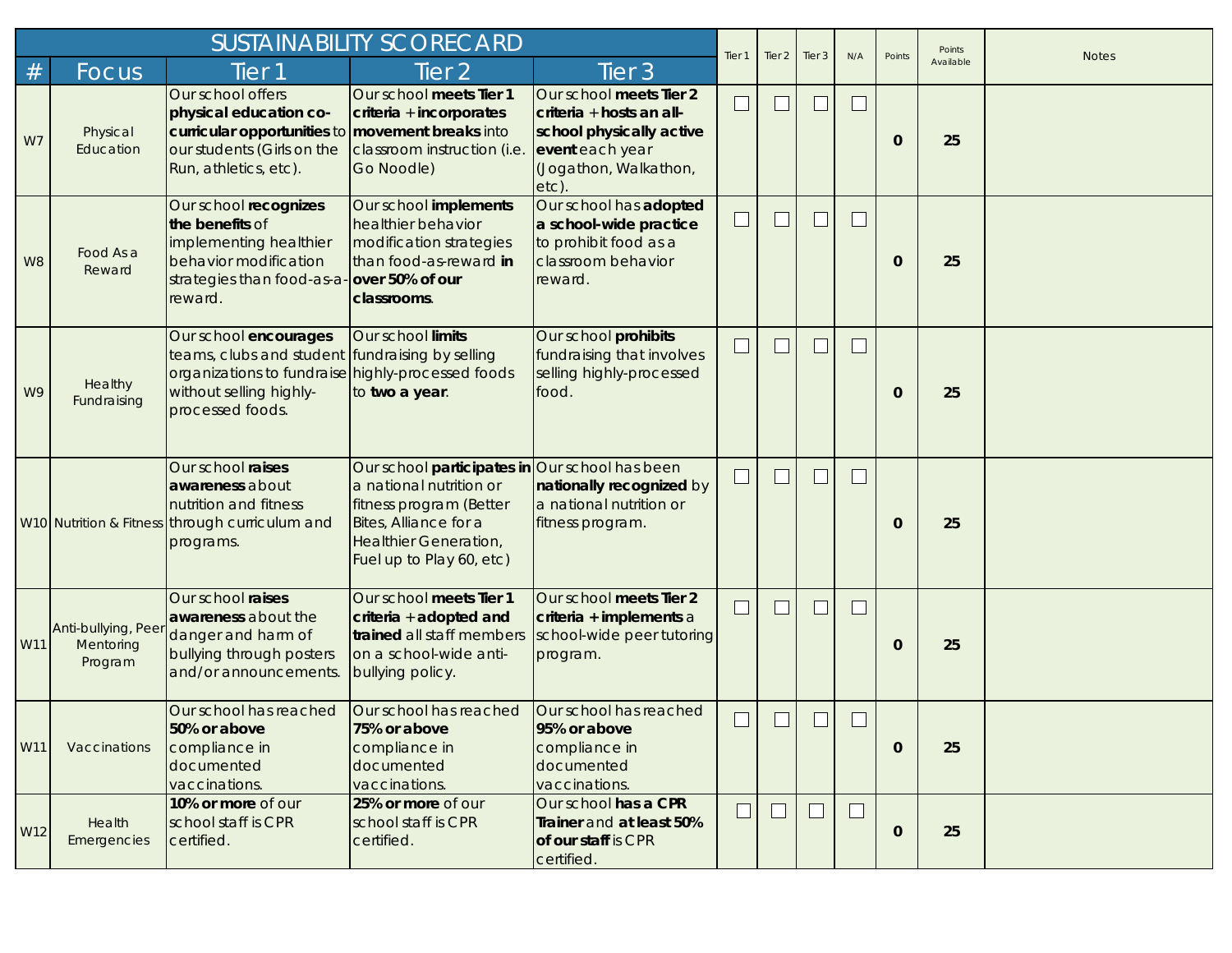|                 |                                   | <b>SUSTAINABILITY SCORECARD</b>                                                                            |                                                                                                                                                                                                        |                                                                                                                                                                                           |                   |        |                       |                          | Points      | Points    | <b>Notes</b> |
|-----------------|-----------------------------------|------------------------------------------------------------------------------------------------------------|--------------------------------------------------------------------------------------------------------------------------------------------------------------------------------------------------------|-------------------------------------------------------------------------------------------------------------------------------------------------------------------------------------------|-------------------|--------|-----------------------|--------------------------|-------------|-----------|--------------|
| #               | <b>Focus</b>                      | Tier 1                                                                                                     | Tier $2$                                                                                                                                                                                               | Tier 3                                                                                                                                                                                    | Tier <sub>1</sub> | Tier 2 | $\blacksquare$ Tier 3 | N/A                      |             | Available |              |
| W13             | <b>First Aid</b><br>Certification | 10% or more of our<br>school staff is First Aid<br>certified.                                              | 25% or more of our<br>school staff is First Aid<br>certified.                                                                                                                                          | 50% or more of our<br>school staff is First Aid<br>certified.                                                                                                                             | $\mathbf{L}$      |        | $\Box$                | $\overline{\phantom{a}}$ | $\mathbf 0$ | 25        |              |
| W14             | Tobacco & Drug<br>Free            | Our campus is tobacco<br>lfree.                                                                            | Our School meets Tier 1<br><b>criteria</b> and students<br>participate in tobacco,<br>drug and alcohol<br>resistance education.                                                                        | Our school meets Tier 2<br>criteria and hosts an all-<br>school activity involving<br>parents and the<br>community to raise<br>awareness of tobacco,<br>drug and alcohol abuse<br>issues. | $\Box$            |        | $\Box$                | $\mathbf{L}$             | $\Omega$    | 25        |              |
| W <sub>15</sub> | <b>Mental Health</b>              | Our school has up to five<br>teachers trained in<br>recognizing mental<br>health issues among<br>students. | At least 50% of our school Every teacher in our<br><b>Istaff</b> is trained in<br>recognizing mental<br>health issues among<br>students.                                                               | school is trained to<br>recognize mental health<br>issues among students.                                                                                                                 |                   |        |                       | $\mathbf{L}$             | $\Omega$    | 25        |              |
| W <sub>16</sub> | Handwashing                       | Our school raises<br>awareness on the<br>importance of hand-<br>flu season (December-<br>March).           | Our school raises<br>awareness on the<br>importance of<br>washing during cold and handwashing year-round<br>and allows ample<br>opportunity for students<br>to wash hands or sanitize<br>before lunch. | Our school meets Tier 2<br>criteria + encourages<br>handwashing or<br>sanitizing at least three<br>times during the school<br>day<br>(morning/lunch/dismissal)                            | $\Box$            |        | $\Box$                | $\Box$                   | $\Omega$    | 25        |              |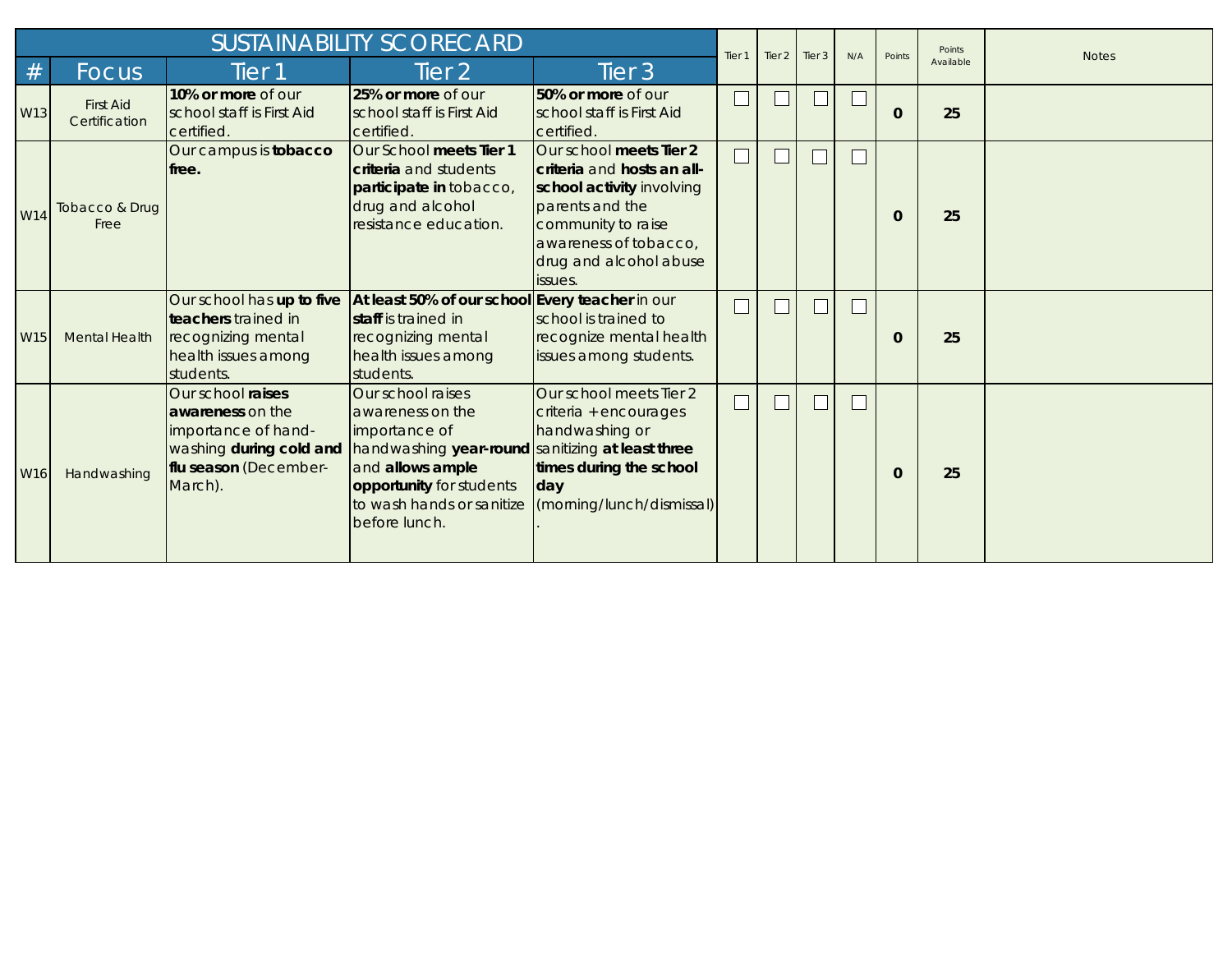|                |                                        |                                                                                                                                                                                                            | <b>SUSTAINABILITY SCORECARD</b>                                                                                                                                     |                                                                                                                                                                                               | Tier <sub>1</sub> | Tier <sub>2</sub> | Tier <sub>3</sub> | N/A                         | Points       | Points    | <b>Notes</b> |
|----------------|----------------------------------------|------------------------------------------------------------------------------------------------------------------------------------------------------------------------------------------------------------|---------------------------------------------------------------------------------------------------------------------------------------------------------------------|-----------------------------------------------------------------------------------------------------------------------------------------------------------------------------------------------|-------------------|-------------------|-------------------|-----------------------------|--------------|-----------|--------------|
| $\#$           | Focus                                  | Tier <sub>1</sub>                                                                                                                                                                                          | Tier <sub>2</sub>                                                                                                                                                   | Tier <sub>3</sub>                                                                                                                                                                             |                   |                   |                   |                             |              | Available |              |
|                |                                        |                                                                                                                                                                                                            |                                                                                                                                                                     | <b>Environmental Impact</b>                                                                                                                                                                   |                   |                   |                   |                             |              |           |              |
| E <sub>1</sub> | Recycling                              | Our school has recycling<br>receptacles in at least<br>75% of our classrooms<br>and offices.                                                                                                               | Our school has recycling Our school meets Tier 2<br>receptacles in 100% of<br>classrooms and offices.                                                               | criteria + completed a<br>recycling assessment<br>(Dumpster Dive) with<br><b>Bluegrass Greensource.</b>                                                                                       | └                 |                   |                   | $\mathbf{L}$                | $\mathbf{0}$ | 25        |              |
| E <sub>2</sub> | Cafeteria<br>Recycling                 | Our school has<br><b>Completed the</b><br>LiveGreenLexington<br><b>Recycling Survey during</b><br><b>Bluegrass Greensource's</b><br>presentation at the Child<br><b>Nutrition All Managers</b><br>meeting. | Our school meets Tier 1<br>criteria + the cafeteria<br>recycles cardboard,<br>plastic, and cans used<br>during food preparation.                                    | Our school meets Tier 2<br>criteria + Cafeteria<br>provides a recycling<br>container and<br>appropriate signage<br>about recyclable items<br>for student recycling of<br>bottles and cans.    | $\Box$            |                   |                   | $\Box$                      | $\mathbf 0$  | 25        |              |
| E <sub>3</sub> | <b>Plastic Water</b><br><b>Bottles</b> | Our school has<br>purchased a water bottle purchased and installed<br>refilling station to<br>encourage the use of<br>reusable water bottles<br>over plastic water<br>bottles.                             | Our school has<br>at least two water bottle<br>refilling stations to<br>encourage the use of<br>reusable water bottles<br>over plastic water<br>bottles.            | Our school has<br>participated in the KY<br><b>American Water</b><br><b>Excellence in Water</b><br>Education program and<br>earned a free water<br>bottle refilling station.                  | $\mathbf{L}$      |                   |                   |                             | $\mathbf 0$  | 25        |              |
| E4             | Energy Usage<br>Intensity              | Our school has reduced<br>our EUI (Energy used per<br>square foot) by 4% or<br>more compared to last<br>school year OR has a<br>score at or below 60<br>kBtu/sq.ft.                                        | Our school has reduced<br>our EUI (Energy used per<br>square foot) by 8% or<br>more compared to last<br>school year OR has a<br>score at or below 52<br>kBtu/sq.ft. | Our school has an EUI<br>(Energy used per square<br>foot) at or below 45<br>kBtu/sq.ft.                                                                                                       | $\Box$            |                   |                   | $\mathcal{L}_{\mathcal{A}}$ | 0            | 25        |              |
| E <sub>5</sub> | Shutdown<br>Schedule                   | Coordinator disseminates criteria $+$ administration<br>a Shutdown Checklist for<br>each seasonal break<br>(Fall, Winter, Summer and Shutdown Checklist for<br>Fall).                                      | Our school's Sustainability Our school has met Tier 1 Our school has met Tier 2<br>encourages faculty &<br>staff to complete a<br>each seasonal break<br>Fall).     | criteria $+50\%$ of all<br>classrooms and offices<br>comply with the<br><b>Shutdown Checklist for</b><br>each seasonal break<br>(Fall, Winter, Summer and (Fall, Winter, Summer and<br>Fall). |                   |                   |                   |                             | $\mathbf{0}$ | 25        |              |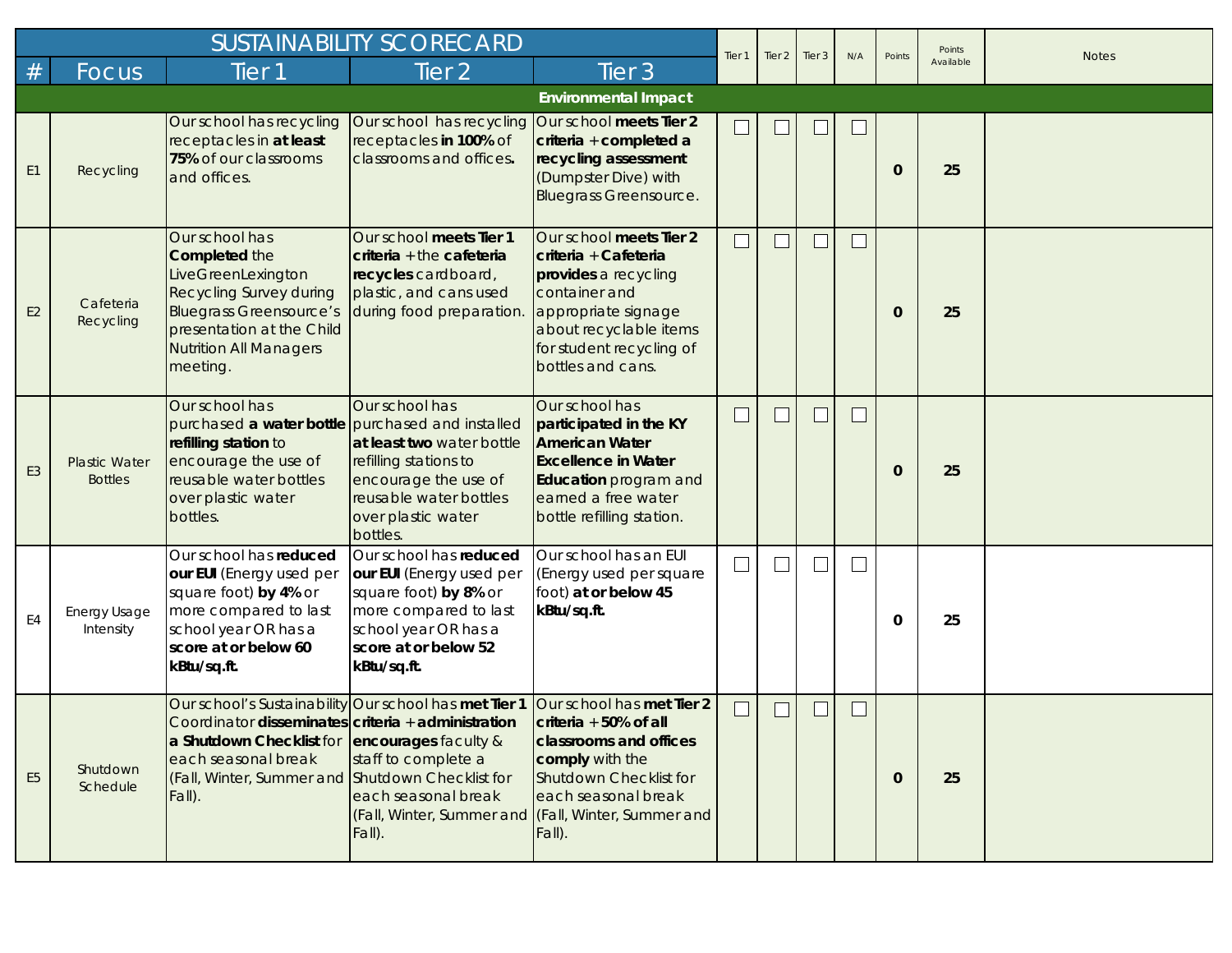|                 |                            |                                                                                                                                                     | Tier <sub>1</sub>                                                                                                                                                       | Tier <sub>2</sub>                                                                                                                   | Tier 3 | N/A | Points | Points | <b>Notes</b> |           |  |
|-----------------|----------------------------|-----------------------------------------------------------------------------------------------------------------------------------------------------|-------------------------------------------------------------------------------------------------------------------------------------------------------------------------|-------------------------------------------------------------------------------------------------------------------------------------|--------|-----|--------|--------|--------------|-----------|--|
| #               | Focus                      | Tier <sub>1</sub>                                                                                                                                   | Tier <sub>2</sub>                                                                                                                                                       | Tier <sub>3</sub>                                                                                                                   |        |     |        |        |              | Available |  |
| E6              | <b>HVAC Review</b>         |                                                                                                                                                     | Our Sustainability<br>Coordinator is aware of<br>our school's HVAC winter<br>and summer set temps.                                                                      | Our school has chosen to<br>revise HVAC winter and<br>summer set temps for<br>improved building<br>efficiency.                      | $\Box$ | ப   | $\Box$ | $\Box$ | $\mathbf{0}$ | 25        |  |
| E7              | No Idling                  | Our school educates our<br>school community on the No Idling signs in our<br>impacts of idling.                                                     | Our school has posted<br>carpool line.                                                                                                                                  | Our school meets Tier 2<br>criteria + communicates<br>a No Idling policy to<br>parents through<br>newsletter, social media,<br>etc. | Ξ      |     | $\Box$ | L      | $\mathbf{0}$ | 25        |  |
| E <sub>8</sub>  | Electronic<br>Recycling    |                                                                                                                                                     | Our school collects and<br>recycles discarded<br>printer cartridges as a<br>fundraiser (Recycling<br>Advantage, EcoPhones,<br><b>Funding Factory,</b><br>CFKToday, etc) | Our school collects and<br>recycles discarded<br>electronic equipment<br>equipment as a<br>fundraiser.                              | $\Box$ |     | ┓      | $\Box$ | $\Omega$     | 25        |  |
| E <sub>9</sub>  | Appliance<br>Consolidation | Our school has<br>conducted an informal<br>inventory of discretionary<br>plug loads (mini-fridges,<br>microwaves, coffee<br>makers, space heaters). | Our school meets Tier 1<br>criteria + discourages<br>mini-fridges, coffee<br>makers and space<br>heaters (except when<br>necessary).                                    | Our school meets Tier 2<br>$criterion + has$<br>implemented an<br><b>Appliance Consolidation</b><br>initiative.                     | $\Box$ |     | $\Box$ | $\Box$ | $\Omega$     | 25        |  |
| E <sub>10</sub> | <b>ENERGY STAR</b>         | Our school's Sustainability<br>Coordinator is aware of<br>our school Energy Star<br>score.                                                          | Our school has improved Our school has improved<br>our Energy Star score by<br>2 points compared to last at least 5 points<br>year.                                     | our Energy Star score by<br>compared to last year or<br>achieved Energy Star<br>status.                                             | $\Box$ |     | ┓      | L      | $\mathbf{0}$ | 25        |  |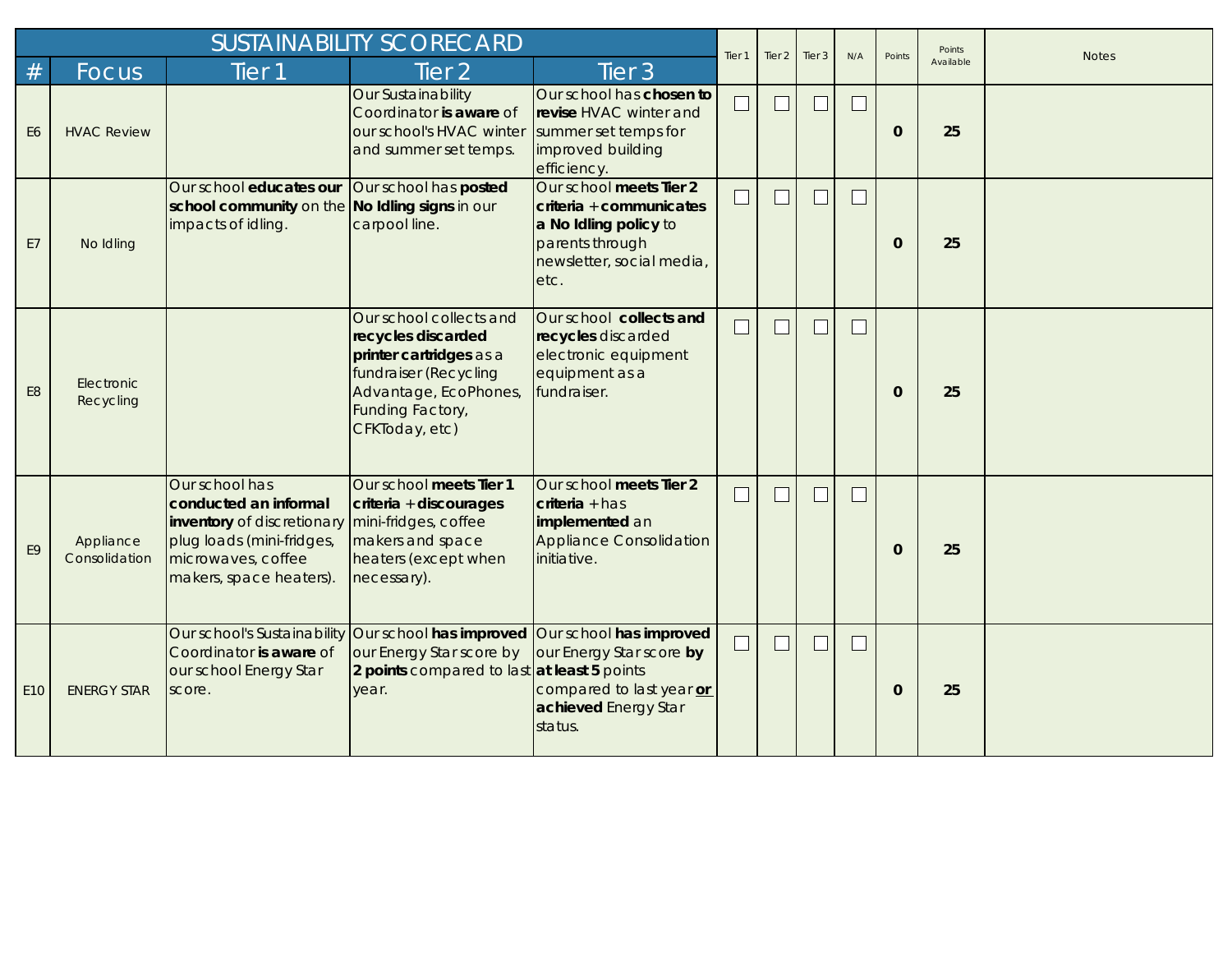| <b>SUSTAINABILITY SCORECARD</b> |                                            |                                                                                                |                                                                                                                                   |                                                                                                                                                                                                      |        | Tier <sub>2</sub> | Tier <sub>3</sub>           | N/A    | Points       | Points    | <b>Notes</b> |
|---------------------------------|--------------------------------------------|------------------------------------------------------------------------------------------------|-----------------------------------------------------------------------------------------------------------------------------------|------------------------------------------------------------------------------------------------------------------------------------------------------------------------------------------------------|--------|-------------------|-----------------------------|--------|--------------|-----------|--------------|
| #                               | <b>Focus</b>                               | Tier <sub>1</sub>                                                                              | Tier <sub>2</sub>                                                                                                                 | Tier <sub>3</sub>                                                                                                                                                                                    | Tier 1 |                   |                             |        |              | Available |              |
|                                 |                                            |                                                                                                |                                                                                                                                   | Innovation                                                                                                                                                                                           |        |                   |                             |        |              |           |              |
| IN <sub>1</sub>                 | <b>Green Ribbon</b><br><b>School Award</b> |                                                                                                |                                                                                                                                   | Our school is a recipient<br>of the National Green<br><b>Ribbon School Award</b><br>from the US Department<br>of Education.                                                                          | $\Box$ |                   |                             | L      | $\mathbf{0}$ | 25        |              |
| IN2                             | Styrofoam<br>Reduction                     | Our school has<br>documented Styrofoam<br>and disposable<br>tableware use in our<br>cafeteria. | Our school meets Tier 1<br>$criteria + shared$<br>documented tracking &<br>data with the school<br>community.                     | Our school meets Tier 2<br>criteria + can<br>demonstrate a<br>measurable reduction in<br>Styrofoam and/or<br>disposable tableware<br>use in our cafeteria<br>through data tracking<br>and awareness. | L      |                   | $\overline{\phantom{a}}$    |        | $\mathbf{0}$ | 25        |              |
| IN3                             | Composting                                 | Our school has at least<br>one classroom<br>vermicomposting system.                            | Our school meets Tier 1<br>$criteria + works with our$<br>Child Nutrition kitchen<br>staff to compost pre-<br>consumer material.  | Our school meets Tier 2<br>criteria + composts post-<br>consumer material on-<br>site at least once a week<br>(i.e. Fruit & Vegetable).                                                              | $\Box$ |                   | $\mathbf{L}$                | $\Box$ | $\mathbf{0}$ | 25        |              |
| IN4                             | Vending<br><b>Machines</b>                 |                                                                                                | Vending Miser on at least Vending Miser on all<br>one school vending<br>machine.                                                  | Our school has installed a Our school has installed a<br>school vending<br>machines.                                                                                                                 | $\Box$ |                   | $\mathcal{L}_{\mathcal{A}}$ | $\Box$ | $\mathbf{0}$ | 25        |              |
| IN <sub>5</sub>                 | <b>Transition Waste</b>                    |                                                                                                | Our school has an<br>organized end-of-year<br>cleanout to help divert<br>discarded supplies to<br>reusable or recyclable<br>ends. | Our school has an<br>organized end-of-year<br><b>Cleanout that</b><br>reuses/donates or<br>recycles all applicable<br>waste.                                                                         | $\Box$ |                   | $\mathbf{I}$                | $\Box$ | $\mathbf{0}$ | 25        |              |
| IN <sub>6</sub>                 | Transportation                             |                                                                                                | Our school has at least<br>one bicycle rack for<br>biking students and staff.                                                     | Our students participated<br>in Walk/Bike To School<br>Day this school year.                                                                                                                         | $\Box$ |                   | $\Box$                      | └      | $\mathbf{0}$ | 25        |              |